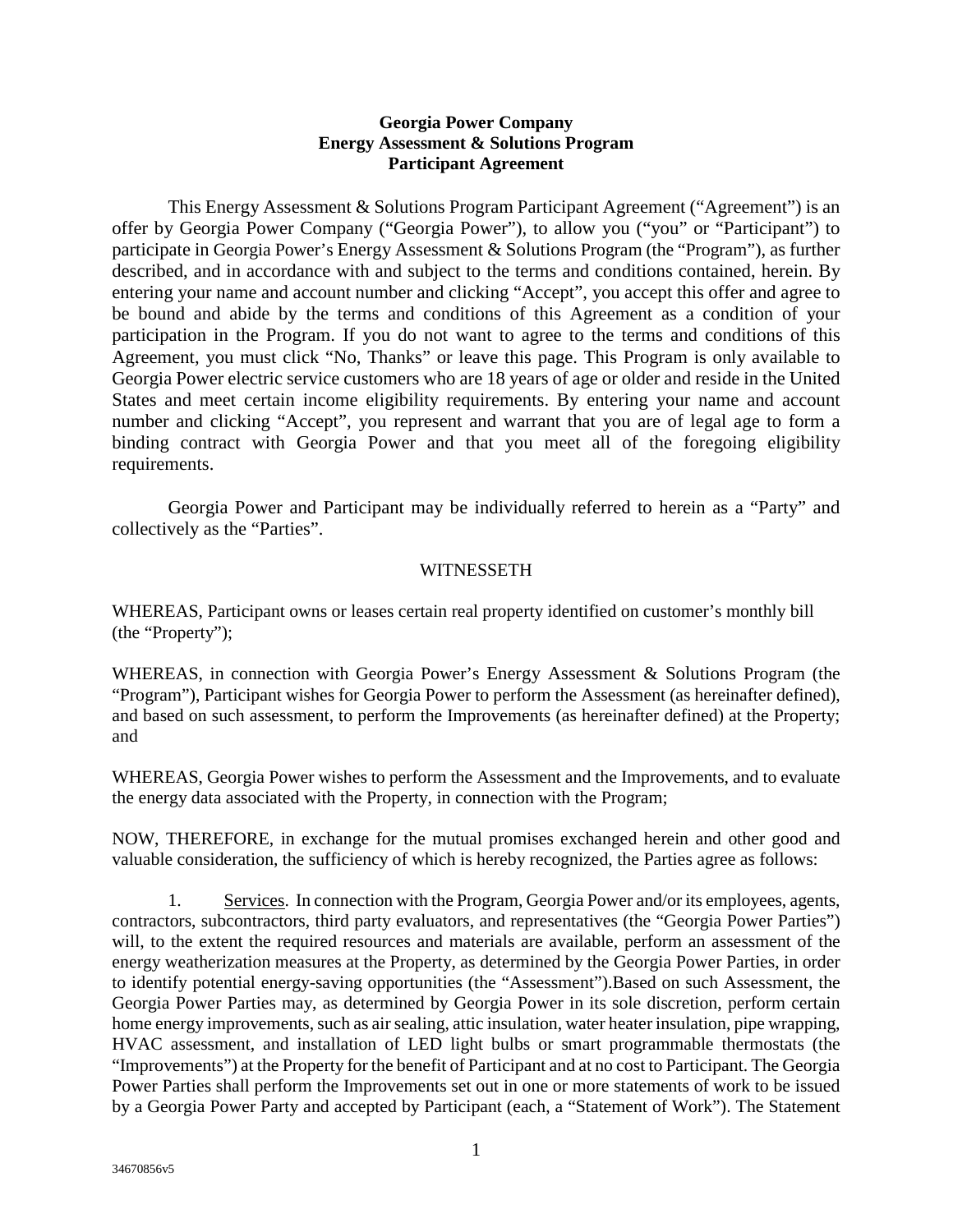of Work shall be deemed issued and accepted only if signed by the Georgia Power Party and accepted by Participant. Georgia Power reserves the right not to perform any Assessment or Improvements and to terminate this Agreement without penalty and with no further obligation if, in its sole discretion, it (i) determines that the Assessment or Improvements cannot be performed in a manner that is acceptable to Georgia Power, (ii) determines that any materials or resources necessary or desirable to perform the Assessment or make the Improvements are not readily available, or (iii) terminates the Program. In such case, the Georgia Power Parties will have no further obligation with respect to the performance of the Assessment or Improvements or this Agreement.

2. Access. Participant grants the Georgia Power Parties the right and license to access the Property at reasonable times to perform the Assessment, the Improvements, and any activities related to the Assessment, the Improvements and the Program, including, without limitation, surveying, measuring, design, testing, assessment, operation, maintenance, repair, fitting, drilling and light construction work involving hand tools, maintenance, and repair and replacement work, and any evaluations regarding quality access, quality control, and/or the Program's efficiency. Participant understands that Improvements may require drilling permanent holes and/or permanently attaching equipment to one or more areas of the Property, and grants the Georgia Power Parties permission to do so without any obligation to repair or replace any portion of the Property that is damaged or modified.

3. Data. Participant grants Georgia Power the right to access, collect, store and use all data and other information generated in connection with the Program, including, without limitation, Participant's name, address, telephone number, electric service account number, and information related to the use and consumption of energy at the Property (collectively "Data"). In exercising these rights, Georgia Power may, furthermore, disclose Data to its authorized employees, agents, contractors, subcontractors, consultants and other representatives, including, without limitation, Solutions for Energy Efficient Logistics, LLC. All Data accessed and collected by Georgia Power during the Term, and any compilations, reports, findings, conclusions, results, publications and derivative works of any kind, regardless of form, produced from or in connection with the Data or Equipment, belong solely to Georgia Power, which has sole right, title and interest therein. Participant irrevocably transfers to Georgia Power all right, title and interest Participant may have in such Data. Georgia Power has the sole, perpetual, interminable and worldwide right to compile, aggregate, use, publish, republish, transmit, distribute, disseminate and share the Data and derivative works created using the Data, in any form and manner of its choosing, without restriction.

4. Limitation of Warranty. Georgia Power is not making, will not be providing, and specifically disclaims all representations, warranties, covenants and guaranties, whether expressed or implied, with respect to the Assessment, the Improvements, and the Program.

5. Limitation of Remedies. Without limiting the requirements of Sections 6 and 7 herein, the Parties' remedies under this Agreement, to the extent a cognizable claim may arise, are limited to actual and direct damages, and the Parties waive any right to (i) indirect, remote, consequential, incidental, treble, punitive and exemplary damages, and (ii) damages related to lost profits, lost revenue and loss of business reputation. The limitations of remedies in this section will apply to the fullest extent permitted by law.